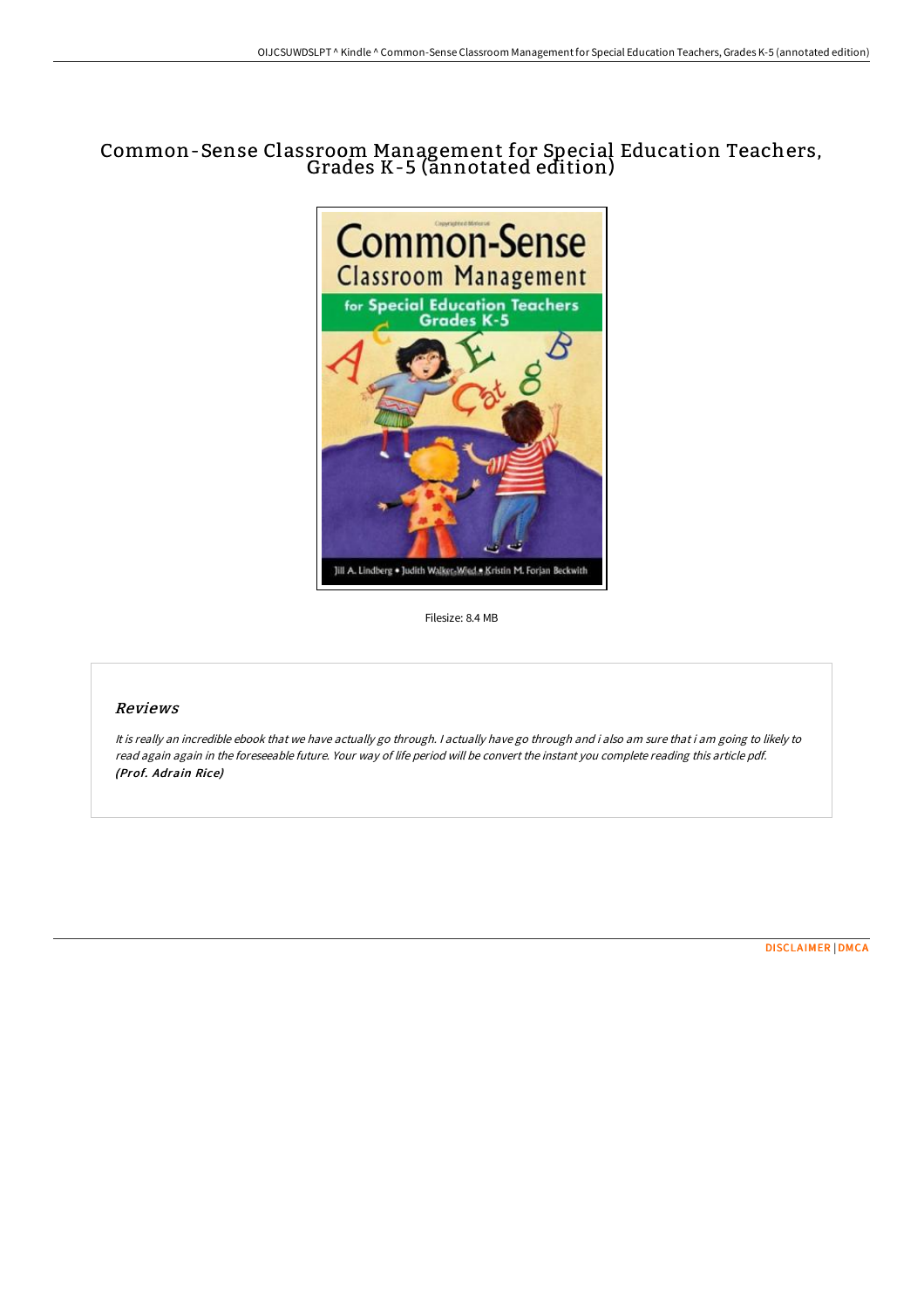## COMMON-SENSE CLASSROOM MANAGEMENT FOR SPECIAL EDUCATION TEACHERS, GRADES K-5 (ANNOTATED EDITION)

⊕ **DOWNLOAD PDF** 

SAGE Publications Inc. Hardback. Book Condition: new. BRAND NEW, Common-Sense Classroom Management for Special Education Teachers, Grades K-5 (annotated edition), Jill A. Lindberg, Judith Walker-Wied, Kristin M. Forjan Beckwith, 'A great resource for new teachers and veterans .full of tips and ideas that any teacher can use to prevent problems from occurring. [It] should be in every special education classroom.' -Therese Kwiatkowski, Director of Special Education Cooperative Educational Service Agency 'As a former special education teacher, I highly recommend this book for all those who want to be more effective in every aspect of their work. All of the special education teachers at my school will have copies of this practical guide.' -Marybeth Sandvig, Principal Manitoba K-8 School, Milwaukee, WI Special help for special education teachers means special success for students! Do you have too many IEPs on your desk? Is it five o'clock and do you still need to contact parents, social workers, and general education co-teachers? Teachers new to special education often feel overwhelmed at the amount of additional planning and information management required. This practical guide shows you how to shape the structure of the teaching day to ensure that learners with special needs experience success.It includes simple teacher-tested, easy-to-implement strategies needing 5 steps or fewer to: Organize students to make the most of the time you have with them Use incentive programs and meaningful consequences to achieve desired behaviors Coordinate with co-teachers, general education teachers, and staff to maximize your efforts When the key paperwork is at your fingertips, the lesson plan is prepared, and the todo list is written, you will find more time in your day for what's most important-your students!.

 $\blacksquare$ Read [Common-Sense](http://www.bookdirs.com/common-sense-classroom-management-for-special-ed-3.html) Classroom Management for Special Education Teachers, Grades K-5 (annotated edition) **Online** 

 $\mathbf{H}$ Download PDF [Common-Sense](http://www.bookdirs.com/common-sense-classroom-management-for-special-ed-3.html) Classroom Management for Special Education Teachers, Grades K-5 (annotated edition)